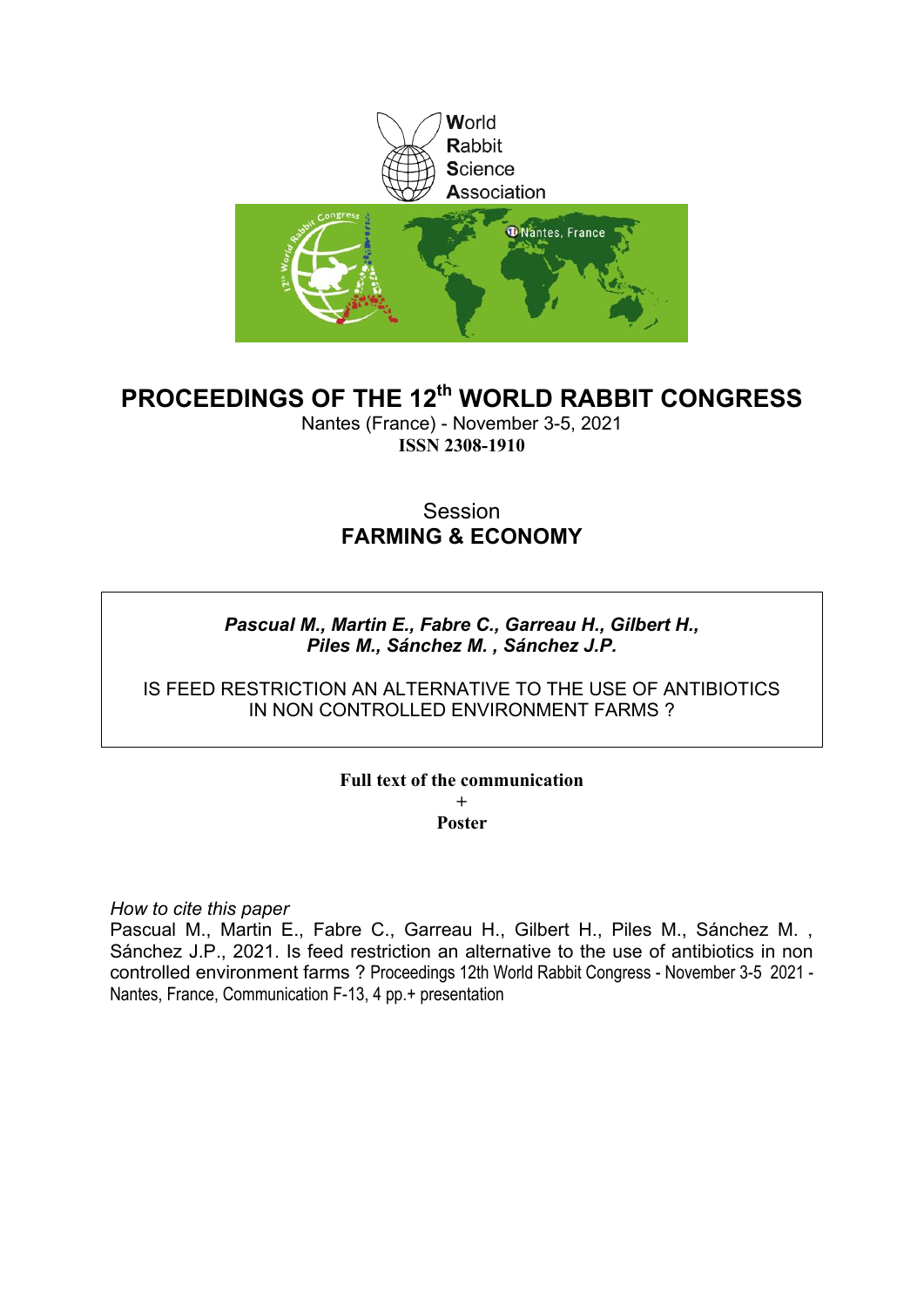# **IS FEED RESTRICTION AN ALTERNATIVE TO THE USE OF ANTIBIOTICS IN NON CONTROLLED ENVIRONMENT FARMS?**

Pascual M.<sup>1</sup>, Martin E.<sup>3</sup>, Fabre C.<sup>3</sup>, Garreau H.<sup>2</sup>, Gilbert H.<sup>2</sup>, Piles M., <sup>1</sup> Sánchez M. <sup>1</sup>, Sánchez J.P. <sup>1</sup>

<sup>1</sup> IRTA, Torre Marimon, 08140 Caldes de Montbui, Barcelona, Spain

<sup>2</sup> GenPhySE, Université de Toulouse, INRAE, ENVT, F-31326, Castanet Tolosan, France <sup>3</sup> GUCO. Grupo Arcoiris, Ctra. de Beceite km 23, 44580 Valderrobres, Teruel, Spain \*Corresponding author: mariam.pascual@irta.es

#### **ABSTRACT**

The effect of antimicrobials and feed restriction (as an alternative to the use of the formers) on production performance of growing rabbits reared in a non-controlled environment was estimated. A total of 987 young rabbits from a three way cross were randomly distributed into groups of 8 individuals, which were assigned to one of the following feeding strategies from 35 to 63 days of life: *ad libitum* feeding with medicated feed (antibiotics and a coccidiostatic; AdLibMed), *ad libitum* feeding with no medicated feed (AdLibNoMed), restricted feeding with medicated feed (RestrMed) and restricted feeding with no medicated feed (RestrNoMed). All groups were fed *ad libitum* with no medicated feed from 63 to 70 d. Feed offered to restricted animals was calculated weekly as 80% the feed intake of the batch-mates fed *ad libitum* the week before, increased by 10% to account for the increase in consumption with age. Feed restriction finally applied was on average 84.2%. *Ad libitum* feeding with no medicated feed led to lower average daily gain and relevantly higher but not significantly different mortality with respect to AdLibMed  $(-1.0 \text{ g/d}, \text{p-value} < 0.01; +3.0\%$ , pvalue=0.28). Feed restriction did not improve performance, as average daily gain was lower than when animals were fed *ad libitum*, and mortality rate did not improved (-3.8 g/d, p-value<0.01; -0.52%, pvalue=0.93; RestrNoMed vs. AdLibNoMed). These results are probably due to the range of variation of actual feed restriction along the trial (72 to 100% of *ad libitum* feed intake) and the low mortality rate in the overall trial (7.62% for *ad libitum*, and 6.12% for restriction). None of the treatments had effect on feed efficiency. Therefore, feed restriction might not be the best alternative to the production without antibiotics when feed intake is highly conditioned by environmental changes and mortality is low, and the use of other alternatives to avoid a decrease in daily gain is required.

**Key words**: antibiotics, environmental control, feed restriction, mortality, performance, rabbits.

### **INTRODUCTION**

Rabbit production farms are usually affected by digestive disorders, especially since the extent of the Epizootic Rabbit Enteropathy (ERE) in European countries (Licois et al., 2005). This illness causes high levels of morbidity and mortality during the fattening period. The causal agent has not been identified yet and the incidence of the illness has been partially controlled by using antibiotics (Carabaño et al., 2018). In the last decade, the increased emergence of new antibiotic-resistant bacteria has forced the reduction of use of antibiotics in both human health and livestock production. The lower use of these substances might increase the incidence of not only ERE but other illnesses. Feed restriction after weaning has been proposed as an alternative to the use of antibiotics. This management technique has shown to reduce mortality and morbidity under controlled experimental conditions (Gidenne et al., 2012; Piles et al., 2017). However, there are commercial farms rearing in non-controlled environmental conditions, and variations of temperature could influence the feed intake pattern of the animals. The evidence of the efficacy of feed restriction in commercial farms with non controlled environment is scarce. The objective of the study is to analyze the effect of the omission of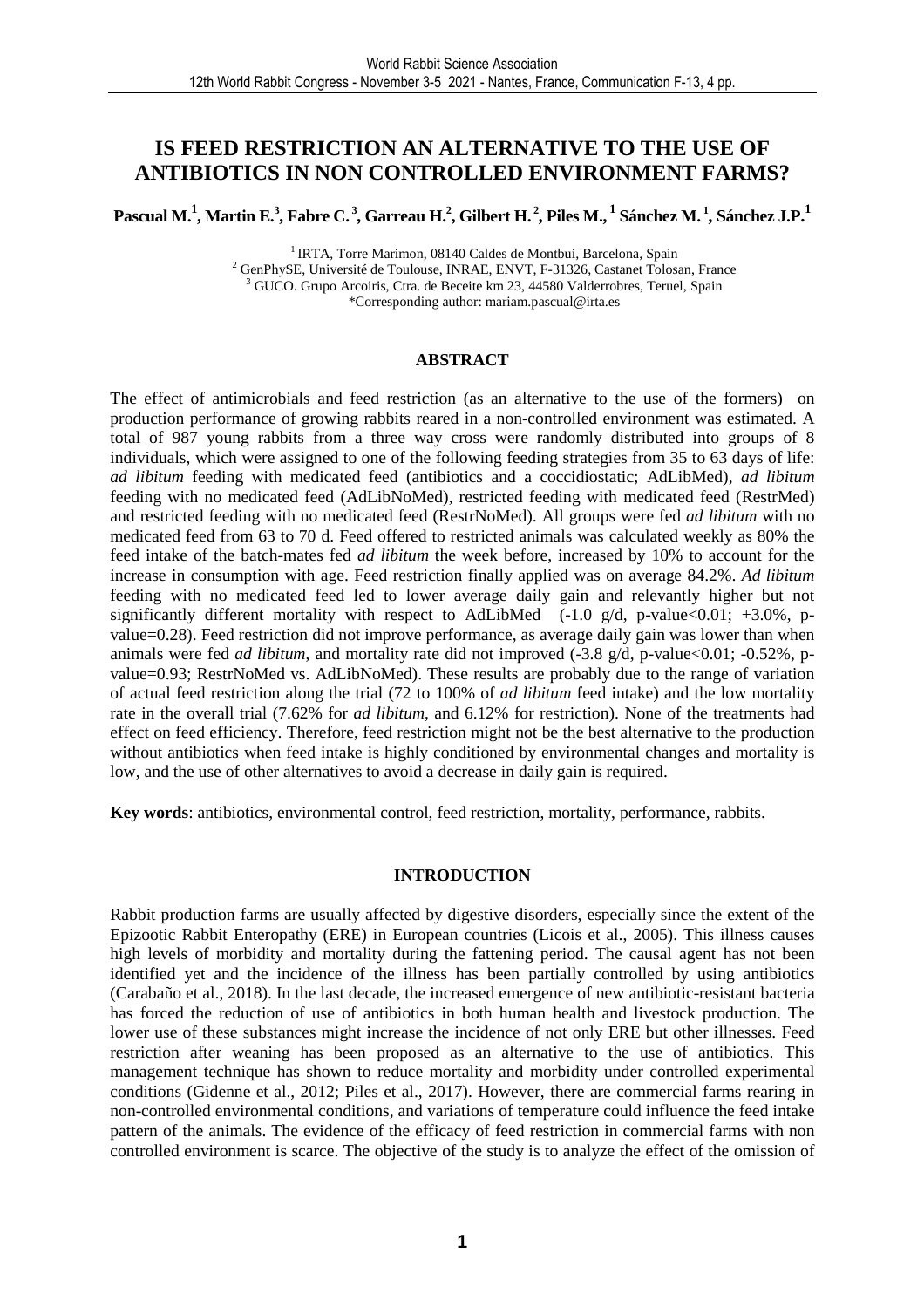antibiotics during fattening and the use of feed restriction as an alternative to antibiotics in rabbits reared in a farm without controlled environment.

### **MATERIALS AND METHODS**

## **Animals and experimental design**

The trial was developed in a Spanish commercial farm without environmental control between August and November 2019. The maximum temperatures registered in the region during the fattening period ranged from 10.2 to 31.4ºC, and the minimum from 5.9 to 14.6ºC. A total of 250 crossbred females were inseminated with semen from males of five different experimental lines undergoing selection processes to improve their feed efficiency. At 35 days of age, 987 young rabbits were weaned and allocated in groups of 8 individuals. Cages were distributed in four groups (29 to 33 cages per group) with different feeding strategy. From 35 to 63 days of age (inicial period) AdLibMed group was fed *ad libitum* with medicated feed; AdLibNoMed group was fed *ad libitum* with no medicated feed; RestrMed group was fed under restriction with medicated feed; and RestrNoMed group was fed under restriction with no medicated feed. From 63 to 70 days of age (final period), all groups were fed *ad libitum* with no medicated feed. Feed medication was Valnemulina 40 ppm, Oxitetra 400 ppm and a coccidiostatic. The quantity of feed offered to the restricted animals was calculated weekly as 80% the amount of food consumed in the previous week by the batch-mates fed *ad libitum*, but increased by 10% to account for the increase in consumption with body weight. The average final restriction was 84.2% of the *ad libitum* intake. Feed intake per cage was controlled weekly from 35 to 70 days of age. Individual body weight was measured at 35, 63 and 70 days of age. Feed efficiency per cage was calculated as weight gain with respect to feed intake in the cage. Mortality was also recorded daily.

## **Statistical Analysis**

Average daily gain, feed intake, and feed efficiency were analyzed by ANOVA using a model with the feeding regimen (two levels; *ad libitum*, or restricted), medication (two levels; medicated, nonmedicated), the paternal line (5 levels) as fixed effects. No significant effect of interactions on the traits analyzed were observed, therefore they were not finally included in the model. Differences between groups were statistically tested using the Tukey honest significant differences method (Tukey HSD). Differences in mortality between groups were statistically tested using chi-square tests.

## **RESULTS AND DISCUSSION**

Least square means of average daily gain, daily feed intake and feed efficiency, and the percentage of mortality in the different groups are shown in table 1. During first post weaning period (35 to 63 days of age), rabbits fed *ad libitum* with non-medicated feed (group AdLibNoMed) had lower average daily gain than animals fed *ad libitum* with medicated feed (group AdLibMed). The differences turned at the end of the fattening period (63 to 70 days of age), when both groups are fed without medication, due probably to a worsening of health status in AdLibMed, but the results during the overall fattening period were similar to those observed during the first period. Therefore, removing antibiotics without the application of any alternative strategy would worsen productivity of the rabbits. The mortality during the whole period did not significantly differ between groups although the difference could be considered as relevant (-3.0 AdLibMed vs. AdLibNoMed).

Feed restriction during the first period of fattening has been proposed as an alternative to improve gut health in rabbits (Gidenne et al., 2012). The restriction has been shown to reduce morbidity and mortality in other studies, even when the restriction period is lower than the period applied in the present study. However, no reduction of mortality was observed in our trial, due probably to the lower mean values of mortality observed (7.62% for *ad libitum*, and 6.12% for restriction) compared to the ranges obtained in other studies about feed restriction (from 12.5 to 21.6% in animals fed *ad libitum*; Gidenne et al., 2012). Moreover, animals fed under restriction have been seen to have higher feed efficiency when they are lately fed *ad libitum*, but this improvement did not always allow the rabbits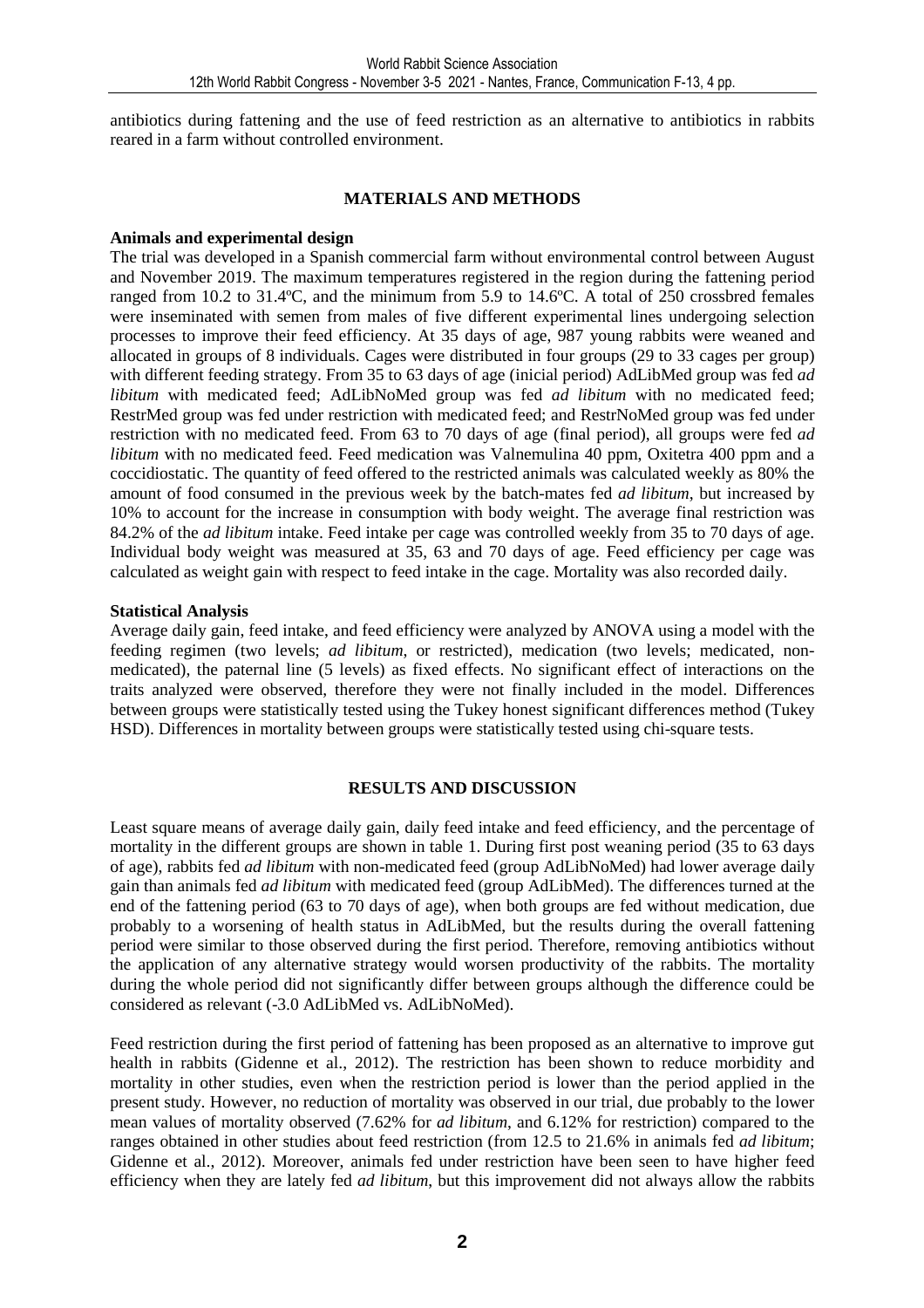to achieve similar weights as those fed *ad libitum* during the whole period. This reduction of daily weight gain in some studies of animals restricted after weaning was also observed in RestrNoMed group. The lack of compensatory growth could be due to changes in the pattern of mortality between the initial and final period of fattening. Animals feed *ad libitum* showed higher mortality than animals fed under restriction from 35 to 63 days of age (6.25% vs. 2.95%, respectively), but these differences varied between groups during the period from 63 to 70 days of age (1.46% vs. 3.26%, respectively), when all the animals were fed *ad libitum*.

Table 1. Least square means (standard errors) for average daily gain, daily feed intake, and feed efficiency, and percentage of mortality (standard errors) in fattening rabbits reared in a non-controlled environmental farm under different feeding strategies.

|                            | AdLibMed         | AdLibNoMed           | RestrMed          | RestrNoMed        |
|----------------------------|------------------|----------------------|-------------------|-------------------|
| Average Daily Gain $(g/d)$ |                  |                      |                   |                   |
| 35 to 63 days of age       | $38.7(0.38)^d$   | $36.9(0.38)^c$       | $34.6(0.39)^{b}$  | $32.8(0.39)^a$    |
| 63 to 70 days of age       | $35.0(0.55)^{b}$ | $37.3(0.55)^{\circ}$ | $33.0(0.56)^a$    | $35.3(0.57)^{b}$  |
| 35 to 70 days of age       | $38.3(0.29)^d$   | $37.3(0.28)^c$       | $34.5(0.29)^{b}$  | $33.5(0.29)^a$    |
| Daily Feed Intake (g/d)    |                  |                      |                   |                   |
| 35 to 63 days of age       | $105(1.1)^{b}$   | $102(1.1)^{b}$       | $88(1.2)^a$       | $86(1.1)^a$       |
| 63 to 70 days of age       | 133(2.3)         | 134(2.3)             | 132(2.4)          | 132(2.3)          |
| 35 to 70 days of age       | $111(1.1)^{b}$   | $109(1.1)^{b}$       | $97(1.2)^a$       | $95(1.1)^{a}$     |
| Feed Efficiency $(g/g)$    |                  |                      |                   |                   |
| 35 to 63 days of age       | $0.37(0.006)^a$  | $0.36(0.006)^a$      | $0.39(0.006)^{b}$ | $0.38(0.006)^{b}$ |
| 63 to 70 days of age       | 0.25(0.008)      | 0.26(0.009)          | 0.24(0.008)       | 0.25(0.008)       |
| 35 to 70 days of age       | 0.34(0.004)      | 0.34(0.004)          | 0.35(0.004)       | 0.34(0.004)       |
| Mortality (%)              |                  |                      |                   |                   |
| 35 to 63 days of age       | $4.7(1.34)^a$    | $8.1(1.70)^{b}$      | $1.7(0.86)^a$     | $5.0(1.40)^a$     |
| 63 to 70 days of age       | 1.7(0.82)        | 1.3(0.73)            | 2.2(0.97)         | 3.9(1.28)         |
| 35 to 70 days of age       | $6.3(1.53)^{ab}$ | $9.3(1.81)^{b}$      | $3.9(1.27)^{a}$   | $8.7(1.81)^{b}$   |

AdLibMed: *ad libitum* with medicated feed from 35 to 63 days of age; AdLibNoMed: *ad libitum* with non-medicated feed from 35 to 63 days of age; RestrMed: under restriction with medicated feed from 35 to 63 days of age; RestrNoMed: under restriction with non-medicated feed from 35 to 63 days of age. All groups fed *ad libitum* with non-medicated feed from 63 to 70 days of age. Data with different superscripts in the same row are statistically different (p<0.05).

Under the conditions of our study in which animals were exposed to wide ranges of temperatures, feed restriction does not seem to improve clearly production performance. In the present experiment, the average level of restriction was 84.2% of the *ad libitum* intake but it ranged from 72 to 100% along the trial due to changes in the environmental temperature that made difficult to set the amount of food for the animals on restricted feeding based on information from the week before. In addition, the positive effect of restriction on mortality might not have been observed due to the low overall mortality along the trial. This could indicate that feed restriction might increase profit only in conditions where feed intake is not highly influenced by changes in the environmental temperature and mortalities are high. As expected, the lowest mortality was obtained when both medication and restriction were applied.

Feed restriction followed by an *ad libitum* period has been associated by some authors to a compensatory growth at the *ad libitum* period and an improve of the feed efficiency both in the *ad libitum* and the overall fattening period (Boisot et al, 2003; Gidenne et al., 2009a). However, there are some evidences of worsening of the health status when rabbits change from restriction to *ad libitum* diet (Gidenne et al., 2009b). Thus, the lack of compensatory growth in our study during the final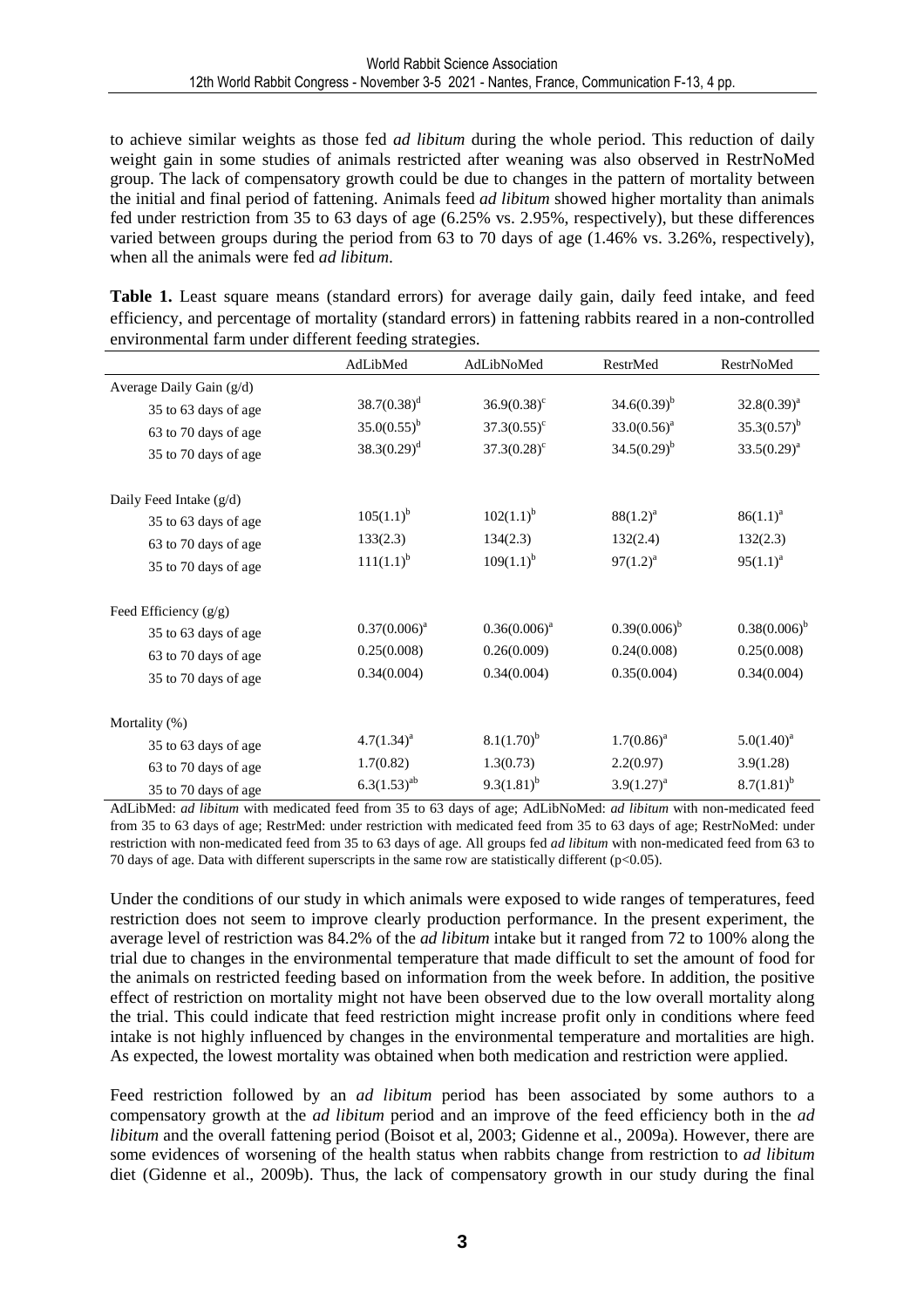period in restricted. Therefore, results could vary if longer final periods are used, and more evidence of the effect of extend of both periods in different scenarios is needed. Nevertheless, these results expose the need of environmental control to obtain the expected benefits of the different management techniques applied. On the other hand, results also highlight that not only restriction but also other alternatives are needed, as the use of different feed composition, additives and biosecurity protocols, if antibiotics are avoided during the fattening period (Carabaño et al., 2018).

#### **CONCLUSIONS**

The use of non-medicated feed during the whole fattening period reduces daily gain in rabbits. The application of feed restriction followed by a short period of *ad libitum* feeding did not improve daily gain or mortality under non-controlled conditions. The effect of other range of periods of restriction and *ad libitum* under the Spanish commercial conditions needs to be studied. Moreover, other alternative techniques than restriction have to be applied.

#### **ACKNOWLEDGEMENTS**

This research was supported by the Feed-a-Gene Project funded by the European's Union H2020 Programme under Grant Agreement EU 633531.

#### **REFERENCES**

- Boisot P, Licois D and Gidenne T. 2003. Feed restriction reduces the sanitary impact of an experimental reproduction of Epizootic Rabbit Enteropathy syndrome (ERE), in the growing rabbit. 10ème Journées de Recherches Cunicoles Françaises pp. 267–270. ITAVI publishing, Paris, France.
- Carabaño R., Badiola I., Chamorro S., García J., García-Ruiz A.I., García-RebollarP., Gómez-Conde M. S., Gutiérrez I., Nicodemus N., Villamide M. J. and de Blas J. C. 2008. Review. New trends in rabbit feeding: influence of nutrition on intestinal health. Span J Agric Res, 6, 15–25.
- Gidenne T, Bannelier C, Combes S and Fortun-Lamothe L. 2009a. Interaction between the energetic feed concentration and the restriction strategy – impact on feeding behaviour, growth and health of the rabbit. 13ème Journées de Recherches Cunicoles, Le Mans, France, pp. 63–66.
- Gidenne T, Combes S, Feugier A, Jehl N, Arveux P, Boisot P, Briens C, Corrent E, Fortune H, Montessuy S and Verdelhan S. 2009b. Feed restriction strategy in the growing rabbit. 2. Impact on digestive health, growth and carcass characteristics. Animal 3, 509–515.
- Gidenne T., Combes S., and Fortun-Lamothe L. 2012. Feed intake limitation strategies for the growing rabbit: effect on feeding behaviour, welfare, performance, digestive physiology and health: a review. Animal, 6(9), 1407-1419.
- Licois D., Wyers M., Coudert P. 2005. Epizootic Rabbit Enteropathy: experimental transmission and clinical characterization. Vet Res, 36 (4), 601–613.
- Piles M., David I., Ramon J., Canario L., Rafel O., Pascual M., Ragab M., J P Sánchez. 2017 Interaction of direct and social genetic effects with feeding regime in growing rabbits. Gen Sel Evol, 49(1), 58.